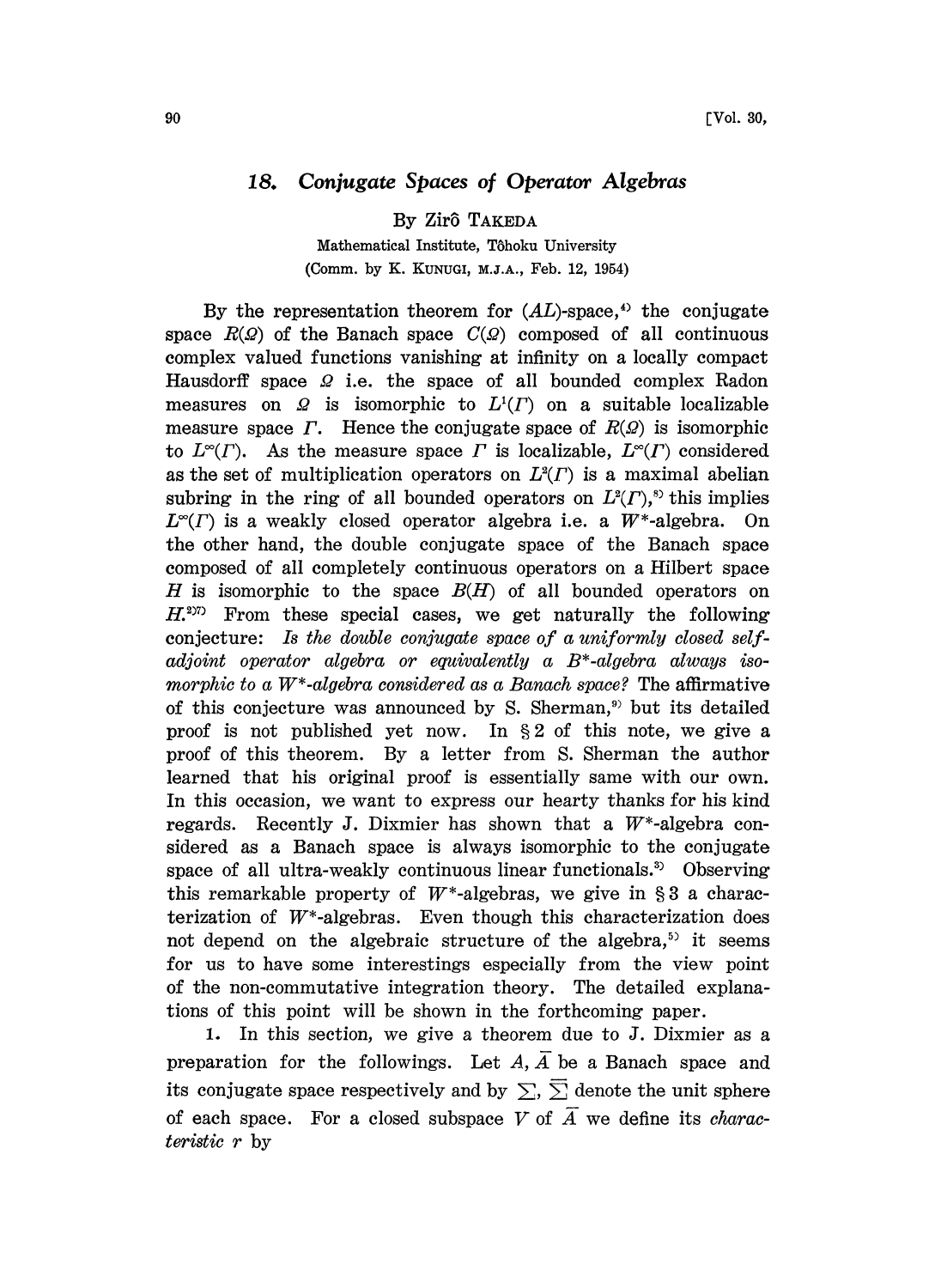$$
No. 2]
$$

$$
r = \inf_{x \in \Sigma} \sup_{f \in V \cap \Sigma} \frac{|f(x)|}{\|x\|}
$$

Then r satisfies always  $0 \le r \le 1$ . We call a weakly dense subspace V of  $\overline{A}$  minimal if any other subspaces of V is not weakly dense in  $\overline{A}$ . About many interesting properties of these concepts we may refer to Dixmier's paper.<sup>1)</sup>

We need the Dixmier theorem in the following form.<sup>1)</sup>

Theorem. The necessary and sufficient condition for a Banach space A to be isomorphic to <sup>a</sup> conjugate space of <sup>a</sup> suitable Banach space is to exist in  $\overline{A}$  a minimal subspace V with its characteristic  $r=1$ . In this case, A is isomorphic to the conjugate space of V.

Then, as a corollary of this theorem we get: The unit sphere  $\sum$  of A is compact by the topology  $\sigma(A, V)$  for V stated in the theorem.

2. Analogously to the Jordan decomposition of a measure, we get the following decomposition of a linear functional on a  $B^*$ -algebra.

**Lemma.** Let  $A$  be a  $B^*$ -algebra. Then every bounded linear functional on A can be expressed by <sup>a</sup> finite linear combination of states of A.

**Proof.** The state space S of A is generally a locally compact Hausdorff space. Let  $\sigma(a)$  be the value of  $a \in A$  for a state  $\sigma$ . Defining  $a(\sigma)=\sigma(a)$  for each point  $\sigma$  of the state space, we can associate for every  $a \in A$  a continuous function  $a(\sigma)$  on  $\Omega$  vanishing at infinity. Then clearly we get the followings:

- (1)  $(aa+\beta b)(\sigma)=aa(\sigma)+\beta b(\sigma)$  for  $a, b \in A$  and complex numbers  $\alpha$ ,  $\beta$ .
- (2)  $a(\sigma)$  is real valued for a hermitian element a.

 $(3)$  a( $\sigma$ ) is non-negative for a hermitian non-negative element a. Generally  $|a(\sigma)| \le ||a||$ . Let us suppose A be a uniformly closed operator algebra on a certain Hilbert space  $H$  and  $a \in A$  be a hermitian operator, then, as well known,

$$
||a|| = \sup_{\varphi \in H, ||\varphi|| = 1} | |,
$$

where  $\langle , \rangle$  shows the inner product of H. Hence the real Banach space  $A^r$  composed of all hermitian elements of  $A$  is isometrically isomorphic to a subspace M of the space  $C<sup>r</sup>(S)$  of all real valued continuous functions vanishing at infinity on  $S$  and the positiveness is preserved by this isomorphism.

Let f be a bounded linear functional on A, then  $f = g + ih$  where g, h are real valued linear functionals on A. These g and h can be considered as bounded linear functionals on M and can be extended over  $C^r(S)$ . Let  $\tilde{g}, \tilde{h}$  be these extensions, then  $\tilde{g}, \tilde{h}$  are nothing but real Radon measures on S. We decompose  $\tilde{y}$  into two positive Radon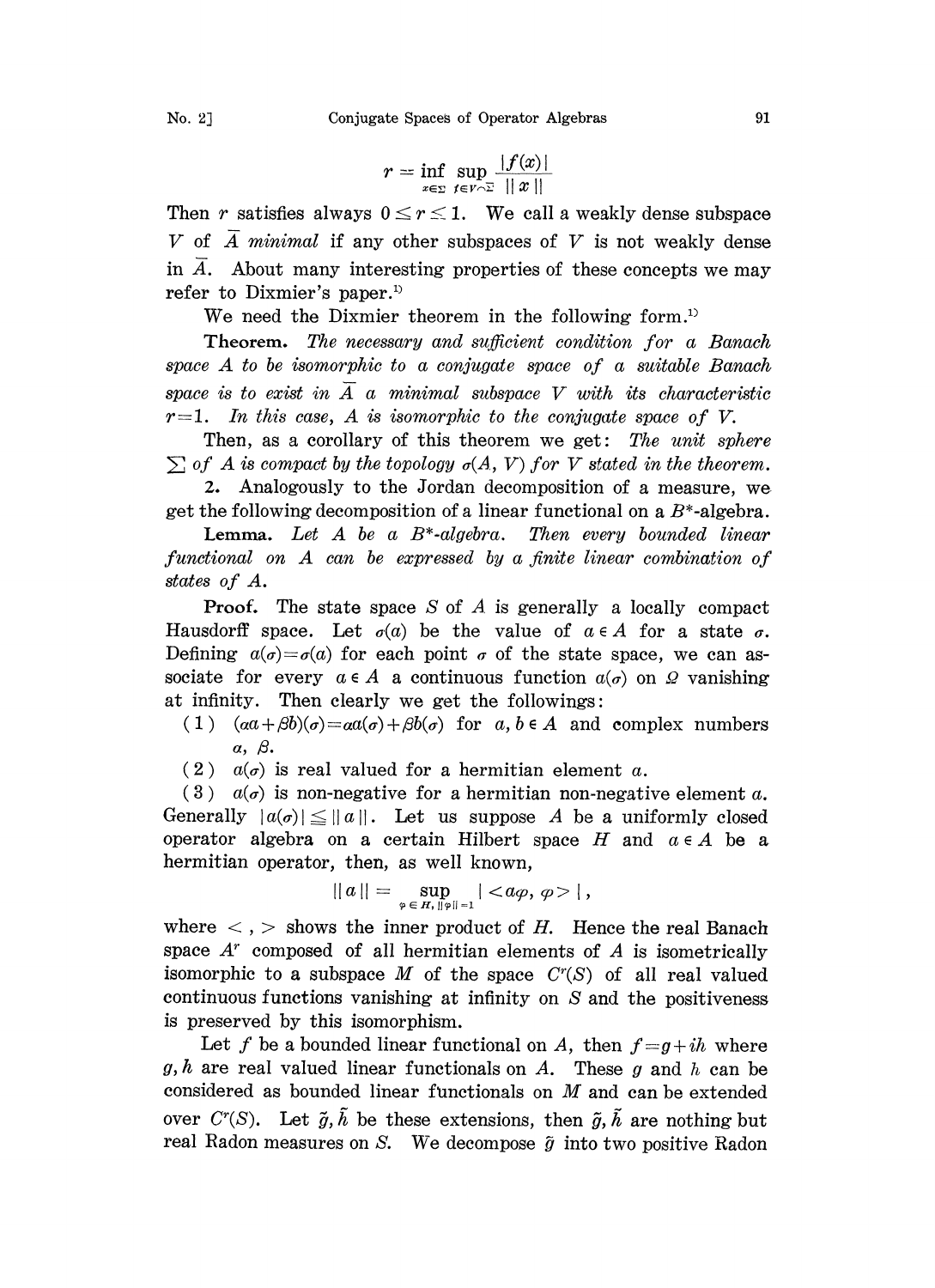## 92 **Z. TAKEDA Vol. 30,**

measures  $\tilde{g}_1, \tilde{g}_2$  such as  $\tilde{g}=\tilde{g}_1-\tilde{g}_2$  and  $s_1, s_2$  be the normalization of  $\tilde{g}_1, \tilde{g}_2$  respectively (i.e.  $\tilde{g}_i = a_i s_i, a_i > 0, ||s_i|| = 1$ ). Hence  $\tilde{g}$  is expressed by  $\tilde{g} = a_1 s_1 - a_2 s_2$  and the restriction of  $s_i$  on M gives a state  $\sigma_i$  on A. Similarly we can decompose  $\tilde{h}$  into  $\tilde{h}=a_3s_3-a_4s_4$ , hence f is decomposed into  $f = a_1\sigma_1 - a_2\sigma_2 + i a_3\sigma_3 - i a_4\sigma_4$  as desired, q.e.d.

For each  $\sigma \in S$ , we construct a Hilbert space  $H_{\sigma}$  by the usual method and  $a_{\sigma}^*$  be the standard representation of  $a \in A$  on  $H_{\sigma}$ .  $H=\sum_{\sigma\in S}H_{\sigma}$  be the direct sum of  $H_{\sigma}(\sigma\in S)$  and  $\alpha^{*}$  be the operator on H which plays as same as  $a^*_{\sigma}$  on each component space  $H_{\sigma}$ . Then the mapping  $a \rightarrow a^*$  gives a one-to-one representation of A on H and so the norm is preserved by this representation. Let  $A^*$ be the image of this representation, then, by the above, A and  $A^*$ of this operator algebra  $A^*$  be W, then we get S. Sherman's theorem. are isomorphic as Banach spaces especially. Put the weak closure-

Theorem I. The double conjugate A of the Banach space A is somorphic to the Banach space W.

**Proof.** A state  $\sigma_0$  on A can be expressed  $\sigma_0(a) = \langle a_{\sigma_0}^* \varphi_{\sigma_0}, \varphi_{\sigma_0} \rangle$ <br>by an element  $\varphi_{\sigma_0}$  in  $H_{\sigma_0}$ . Hence we define  $\varphi \in H = \sum_{\sigma \in S} H_{\sigma}$  as follows:  $\sigma_0$ -component of  $\varphi = \varphi_{\sigma_0}$ ,  $\sigma$ -component of  $\varphi = 0$  for  $\sigma \neq \sigma_0$ , then the state  $\sigma_0$  can be represented as  $\sigma_0(a) = \langle a^{\dagger \dagger} \varphi, \varphi \rangle$  by the element  $\varphi$ of H. A state defined by such an element  $\varphi \in H$  is called a canonical state. Now, by the above lemma, a linear functional on A can be considered as a finite linear combination of canonical states of  $A^*$ . Conversely a finite linear combination of canonical states of  $A^*$  defines a linear functional on A. In the followings, we identify all finite linear combinations of canonical states of  $A^*$  which define an identical linear functional on A, then the conjugate space  $\overline{A}$  of the Banach space  $A$  is isomorphic to the space  $V$  constructed by all classes of finite linear combinations of canonical states of  $A^*$ .

Let  $a^*_{\alpha} \in A^*$  converges to  $w \in W$  weakly, then  $\langle a^*_{\alpha} \varphi, \eta \rangle$  converges to  $\langle w\varphi,\eta\rangle$  for each  $\varphi,\eta\in H$ , and so  $\sum\limits_{i=1}^n< a^*_{\alpha}\varphi_i,\eta_i\rangle$  converges to  $\sum_{i=1}^n \langle w\rho_i, \eta_i \rangle$  for every  $\varphi_i, \eta_i \in H$ . Hence all finite linear combinations of canonical states which are identified on  $A^*$  define a unique bounded linear functional  $f$  on  $W$ . In this case, the norm of the linear functional f on  $A^*$  is given by  $||f||_* = \sup_{||a^*|| \le 1} |f(a^*)|$ and the norm of f on W is  $||f||w = \sup_{||w|| \le 1} |f(w)|$ . On the other hand, the unit sphere of  $A^*$  is weakly dense in the unit sphere of  $W^{\circ}$ Hence by the weak continuity of f, we get  $||f||_{\#} = ||f||_{w}$ .

As the last step of the proof, we show that the Banach space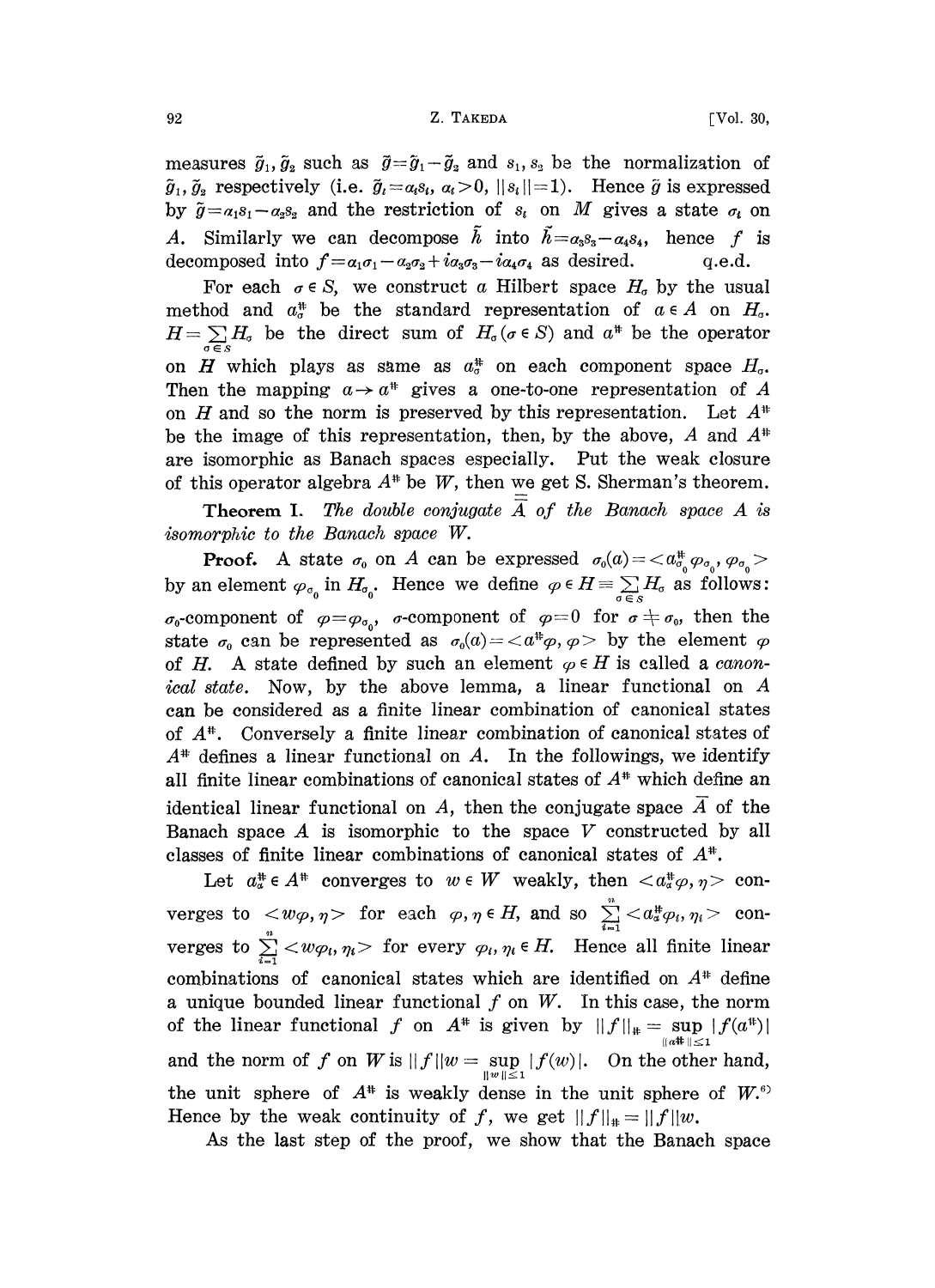W is isomorphic to the conjugate space of V. This is clear from a theorem of Dixmier<sup>3</sup> but we give here a short proof. As every functional  $f \in V$  permits a representation  $f(a^*) = \langle a^* \varphi, \eta \rangle$ by  $\varphi, \eta \in H$ , an element F of the conjugate space  $\overline{V}$  of V defines a bounded bilinear functional on  $H$  and so defines an operator  $t$  on H such as  $F(f)=\langle t\varphi, \eta\rangle$  for every  $f \in V$ . Moreover, if  $g \in V$  is given by  $g(a^*) = \langle a^* a' \varphi, \eta \rangle$  where a' is an operator in the commutor  $A^{\# \prime}$ ,  $F(g) = \langle \tau a' \varphi, \eta \rangle$ . As  $\langle a^{\#} a' \varphi, \eta \rangle = \langle a^{\#} \varphi, a'^{\#} \eta \rangle$ ,  $F(g)$  $=$  <  $t\varphi$ ,  $a'^* \eta$  > = <  $a't\varphi$ ,  $\eta$  >. Hence  $t \in W$  and the remainder of the proof is evident.  $q.e.d.$ 

3. In the first place, we introduce a concept which plays a prominent r61e in this section.

**Definition.** If a closed subspace V of the conjugate space  $A$ of a  $B^*$ -algebra A satisfies the following four conditions:

- $(i)$  V is minimal.
- (ii) The characteristic r of  $V=1$ .
- (iii) If  $f \in V$ , then  $f = \sum_{i=1}^{n} a_i \sigma_i$  where  $\sigma_i$  are states contained in V and  $\alpha_i$  are complex numbers.
- (iv) Let  $f \in V$  and  $a, b \in A$ , then  $g(x)$  defined by  $g(x) = f(a^*xb)$  is contained in V.

Then we call V a rudimentary subspace of  $\overline{A}$ .

**Theorem 2.** In order that a  $B^*$ -algebra A has a representation as a weakly closed operator algebra, it is necessary and sufficient to have a rudimentary subspace in the conjugate space  $\overline{A}$ .

Proof. Necessity. When A is represented as <sup>a</sup> weakly closed operator algebra  $A^*$  on a Hilbert space H, denote the representation of  $a \in A$  by  $a^*$ . Then the Banach space A is isomorphic to the conjugate space of  $V$  composed of all ultra-weakly continuous linear functional  $f$  of  $A$ , which can be described in the following form:

 $f(a) = \sum_{i=1}^{\infty} \langle a^* \varphi_i, \eta_i \rangle$ , where  $\varphi_i, \eta_i \in H$  satisfy  $\sum_{i=1}^{\infty} ||\varphi_i||^2 \langle +\infty,$  $\sum_{i=1}^{\infty} ||\eta_i||^2 < +\infty$ .<sup>3</sup> Therefore V is minimal in  $\overline{A}$  and its characteristic  $r=1$ .

By the identity

4 
$$
\langle a\varphi, \eta \rangle = \langle a(\varphi + \eta), \varphi + \eta \rangle - \langle a(\varphi - \eta), \varphi - \eta \rangle
$$
  
+  $i \langle a(\varphi + i\eta), \varphi + i\eta \rangle - i \langle a(\varphi - i\eta), \varphi - i\eta \rangle$ ,

clearly  $V$  satisfies the condition (iii).

If  $g(x)$  is a functional defined by  $g(x) = f(a * xb)$  for an ultra-weakly continuous linear functional  $f(x) = \sum_{i=1}^{\infty} \langle a^* \varphi_i, \eta_i \rangle$ ,

$$
g(x) = f(a^*xb) = \sum_{i=1}^{\infty} \langle a^{**}x^*b^{**}q_i, \eta_i \rangle = \sum_{i=1}^{\infty} \langle x^*b^{**}q_i, a^{**}\eta_i \rangle
$$

and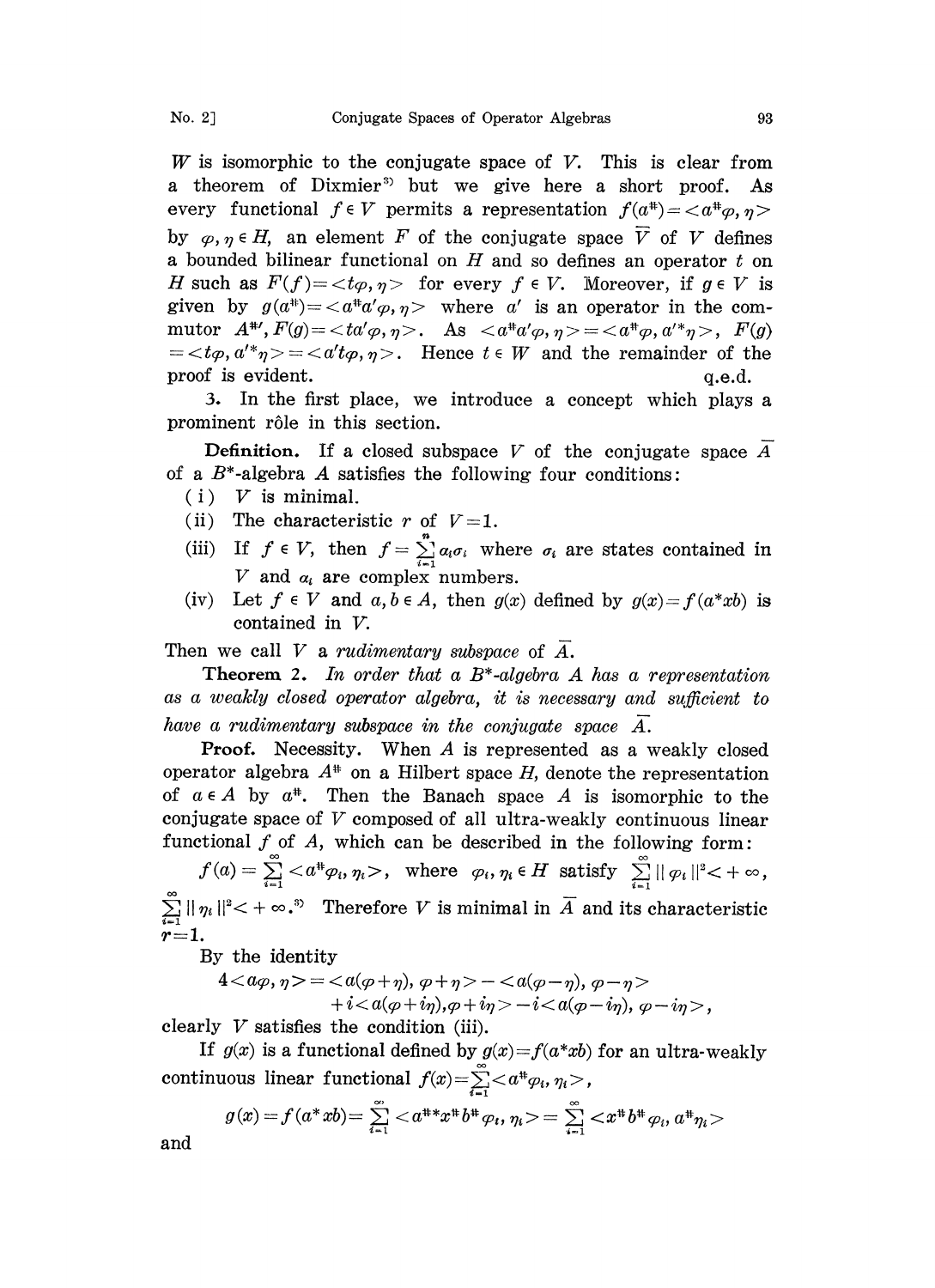$\sum_{i=1}^{\infty}||b^{*}\varphi_{i}||^{2}\leq ||b^{*}||^{2}\sum_{i=1}^{\infty}||\varphi_{i}||^{2}<+\infty\,,\quad \sum_{i=1}^{\infty}||a^{*}\eta_{i}||^{2}\leq ||a^{*}||^{2}\sum_{i=1}^{\infty}||\eta_{i}||^{2}<+\infty\,,$  $V$  satisfies the condition (iv), too.

Therefore the space  $V$  defined as above is a rudimentary subspace in the space  $\overline{A}$ .

Sufficiency. S be the set of all states contained in a rudimentary subspace V. Then for each state  $\sigma \in S$ , we construct a Hilbert space  $H_{\sigma}$  as usual and  $H=\sum_{\sigma\in S}H_{\sigma}$  be the direct sum of these spaces.  $a^*$  be the representation of  $a \in A$  as an operator on H, then we get an isomorphic representation of A as <sup>a</sup> uniformly closed operator algebra  $A^*$  on H. For, since V is dense in  $\overline{A}$ , for each non-zero  $a \in A$ , there exists an  $f \in V$  such as  $f(a) \neq 0$ , hence exists a  $\sigma \in S$ <br>such as  $\sigma(a) \neq 0$ . This concludes  $a^* \neq 0$ .<br>Noxt we show  $A^*$  is weakly closed. By the condition (iii)

Next we show  $A^*$  is weakly closed. By the condition (iii)  $f \in V$  is represented by a finite linear combination of canonical states on  $A^*$ , hence the weak operator topology on  $A^*$  induced by H is stronger than the topology  $\sigma(A, V)$ . On the other hand, let  $a_0^a$  be the standard mapping of  $a \in A$  into  $H_a$  and  $\varphi_a$  be the  $H_{a^-}$ H is stronger than the topology  $\sigma(A, V)$ . On the other hand, let  $a_0^0$  be the standard mapping of  $a \in A$  into  $H_a$  and  $\varphi_0$  be the  $H_a$ -component of  $\varphi \in H$ , then for each  $\varphi \in H$  there exists a  $\varphi_n \in H$  which sat which satisfies the following two conditions:

$$
(a) \quad \|\varphi-\varphi_n\|<\frac{1}{n}.
$$

( $\beta$ ) H<sub>0</sub>-component of  $\varphi_n$  is all 0 except  $\sigma$  of finite numbers and for non-zero  $\varphi_n$ , there exists  $b \in A$  such as  $\varphi_{n\sigma} = b_n^{\theta}$ .

Similarly for  $\eta \in H$  we take out  $\eta_n$  such as  $\eta_{no}=c^{\sigma}_{n0}, \; c \in A$  for each non-zero  $H_{\sigma}$ -component  $\eta_{n\sigma}$ . Then for  $f(a)$  and  $f_n(a)$  defined by  $\langle a^{\sharp}\varphi, \eta \rangle$ ,  $\langle a^{\sharp}\varphi_n, \eta_n \rangle$  respectively,

$$
f(a) = \langle a^*, \eta \rangle = \sum_{\sigma \in S} \langle a^*, \eta \rangle = \sum_{\sigma \in S} \langle a^*, \eta \rangle
$$
  

$$
f_n(a) = \langle a^*, \eta \rangle = \sum_{\sigma \in S} \langle a^*, \eta \rangle = \sum_{\sigma \in S} \langle a^*, \eta \rangle
$$
  

$$
= \sum_{\sigma \in S} \sigma(a^*ab).
$$

The latter summation  $\Sigma$  is a finite sum in practice and so  $\sum \sigma(c^*ab) \in V$ . Moreover

$$
||f - f_n|| = \sup_{a^{\#} \in A^{\#}, ||a^{\#}|| \le 1} | -  |
$$
  
= 
$$
\sup_{a^{\#} \in A^{\#}, ||a^{\#}|| \le 1} | -  +  +  |
$$
  

$$
\le ||\varphi|| \frac{1}{n} + (||\eta|| + \frac{1}{n}) \frac{1}{n}.
$$

This shows  $V$  is strongly dense in the set  $U$  of all finite linear combination of canonical states. Therefore, on the unit sphere  $\Sigma$ of A, the topology  $\sigma(A, V)$  coincides with the weak operator topology  $\sigma(A, U)$ .  $\sum$  is compact by  $\sigma(A, V)$ , hence so by  $\sigma(A, U)$ .